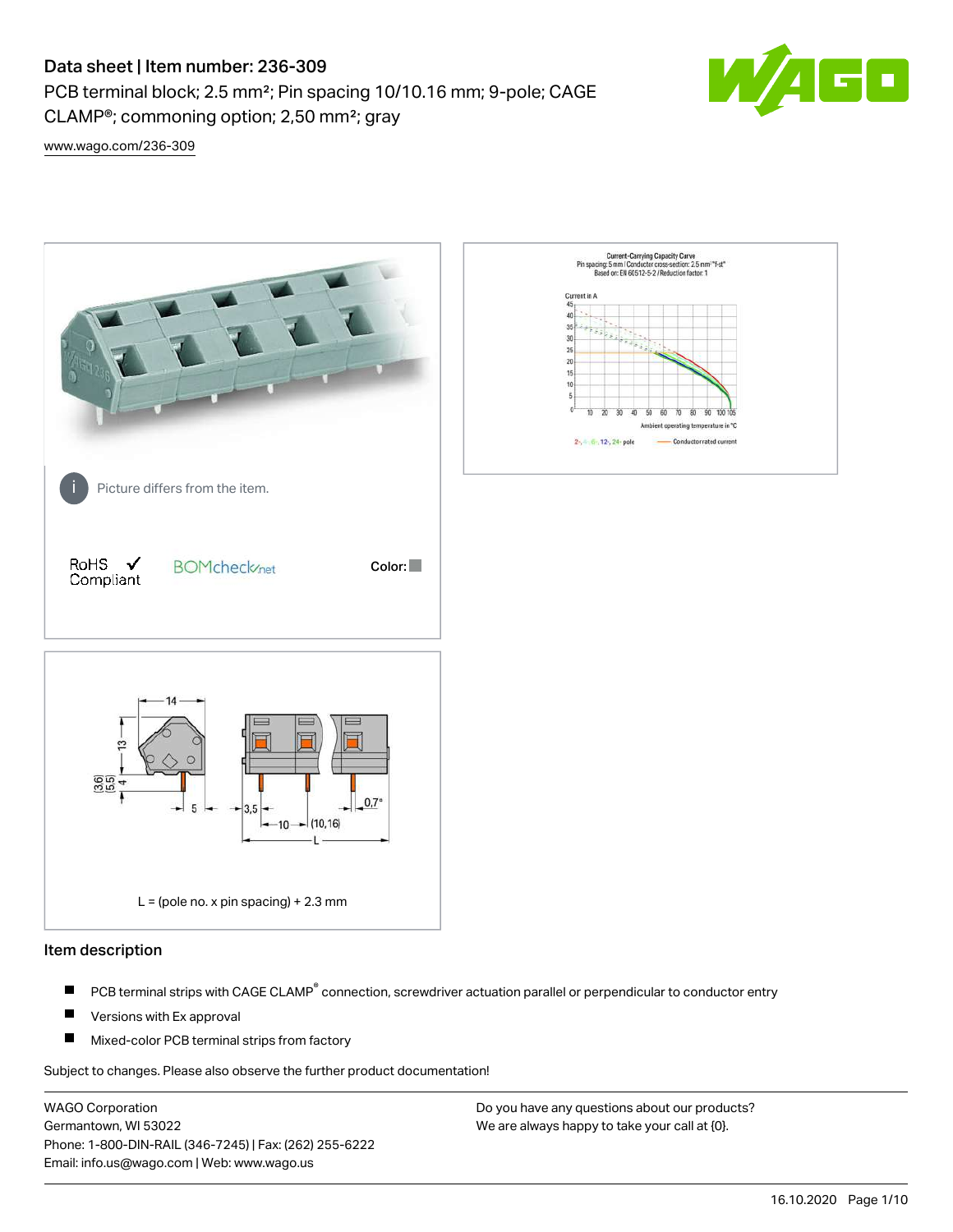

- $\blacksquare$ Operating tools for factory wiring
- $\blacksquare$ 45° conductor entry angle permits a wide range of applications and wiring options
- $\blacksquare$ Set to metric or inch pin spacing by compressing PCB terminal strips or pulling them apart

# Data

# Electrical data

## Ratings per IEC/EN 60664-1

| Ratings per                 | IEC/EN 60664-1                                                        |
|-----------------------------|-----------------------------------------------------------------------|
| Rated voltage (III / 3)     | 630 V                                                                 |
| Rated surge voltage (III/3) | 8 <sub>kV</sub>                                                       |
| Rated voltage (III/2)       | 1000V                                                                 |
| Rated surge voltage (III/2) | 8 <sub>kV</sub>                                                       |
| Nominal voltage (II/2)      | 1000V                                                                 |
| Rated surge voltage (II/2)  | 8 <sub>kV</sub>                                                       |
| Rated current               | 24 A                                                                  |
| Legend (ratings)            | $(III / 2)$ $\triangle$ Overvoltage category III / Pollution degree 2 |

## Ratings per UL 1059

| Approvals per                  | UL 1059 |
|--------------------------------|---------|
| Rated voltage UL (Use Group B) | 300 V   |
| Rated current UL (Use Group B) | 15 A    |
| Rated voltage UL (Use Group D) | 300 V   |
| Rated current UL (Use Group D) | 10 A    |

## Ratings per CSA

| Approvals per                   | CSA   |
|---------------------------------|-------|
| Rated voltage CSA (Use Group B) | 300 V |
| Rated current CSA (Use Group B) | 15 A  |
| Rated voltage CSA (Use Group D) | 300 V |
| Rated current CSA (Use Group D) | 10 A  |

## Connection data

| Connection technology | CAGE CLAMP                              |
|-----------------------|-----------------------------------------|
| Actuation type        | Operating tool                          |
| Solid conductor       | $0.08$ 2.5 mm <sup>2</sup> / 28  12 AWG |

Subject to changes. Please also observe the further product documentation!

| <b>WAGO Corporation</b>                                | Do you have any questions about our products? |
|--------------------------------------------------------|-----------------------------------------------|
| Germantown, WI 53022                                   | We are always happy to take your call at {0}. |
| Phone: 1-800-DIN-RAIL (346-7245)   Fax: (262) 255-6222 |                                               |
| Email: info.us@wago.com   Web: www.wago.us             |                                               |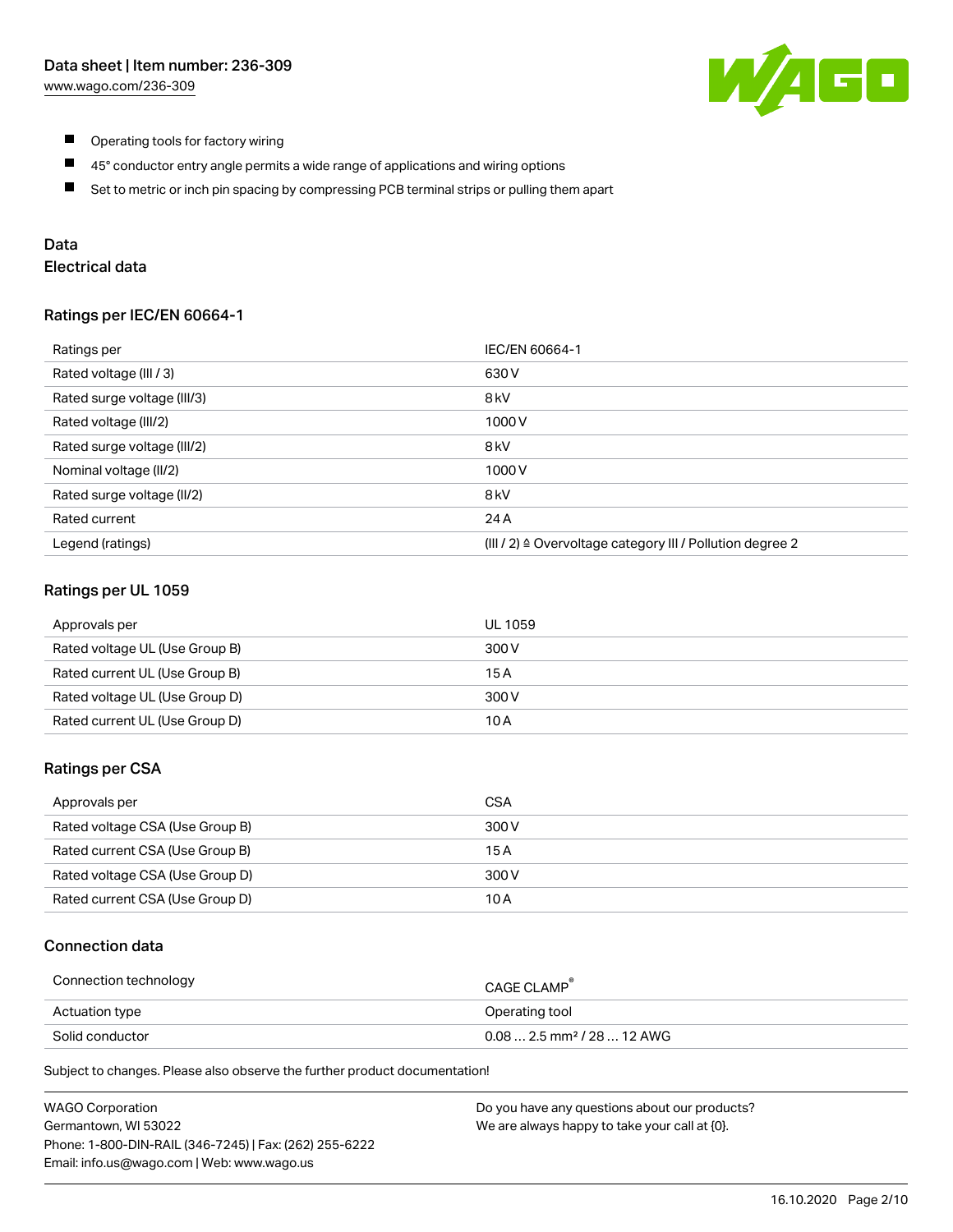# Data sheet | Item number: 236-309

[www.wago.com/236-309](http://www.wago.com/236-309)



| Fine-stranded conductor                           | $0.08$ 2.5 mm <sup>2</sup> / 28  12 AWG |
|---------------------------------------------------|-----------------------------------------|
| Fine-stranded conductor; with insulated ferrule   | $0.251.5$ mm <sup>2</sup>               |
| Fine-stranded conductor; with uninsulated ferrule | $0.251.5$ mm <sup>2</sup>               |
| Strip length                                      | $56$ mm / 0.2  0.24 inch                |
| Conductor connection direction to PCB             | 45°                                     |
| Pole No.                                          | 9                                       |
| Total number of connection points                 | 9                                       |
| Total number of potentials                        | 9                                       |
| Number of connection types                        |                                         |
| Number of levels                                  |                                         |
| Note (conductor cross-section)                    | 12 AWG: THHN, THWN                      |

# Physical data

| Pin spacing                          | 10/10.16 mm / 0.394/0.4 inch |
|--------------------------------------|------------------------------|
| Width                                | 92.3 mm / 3.634 inch         |
| Height                               | 17 mm / 0.669 inch           |
| Height from the surface              | 13 mm / 0.512 inch           |
| Depth                                | 14 mm / 0.551 inch           |
| Solder pin length                    | 4 mm                         |
| Solder pin dimensions                | $0.7 \times 0.7$ mm          |
| Drilled hole diameter with tolerance | 1.1 $(+0.1)$ mm              |

# PCB contact

| PCB contact                         | тнт                                      |
|-------------------------------------|------------------------------------------|
| Solder pin arrangement              | over the entire terminal strip (in-line) |
| Number of solder pins per potential |                                          |

# Material Data

| Color                       | gray                                  |
|-----------------------------|---------------------------------------|
| Material group              |                                       |
| Insulation material         | Polyamide (PA66)                      |
| Flammability class per UL94 | V <sub>0</sub>                        |
| Clamping spring material    | Chrome nickel spring steel (CrNi)     |
| Contact material            | Electrolytic copper $(E_{\text{CL}})$ |
| Contact plating             | tin-plated                            |
| Fire load                   | $0.22$ MJ                             |

Subject to changes. Please also observe the further product documentation!

| <b>WAGO Corporation</b>                                | Do you have any questions about our products? |
|--------------------------------------------------------|-----------------------------------------------|
| Germantown, WI 53022                                   | We are always happy to take your call at {0}. |
| Phone: 1-800-DIN-RAIL (346-7245)   Fax: (262) 255-6222 |                                               |
| Email: info.us@wago.com   Web: www.wago.us             |                                               |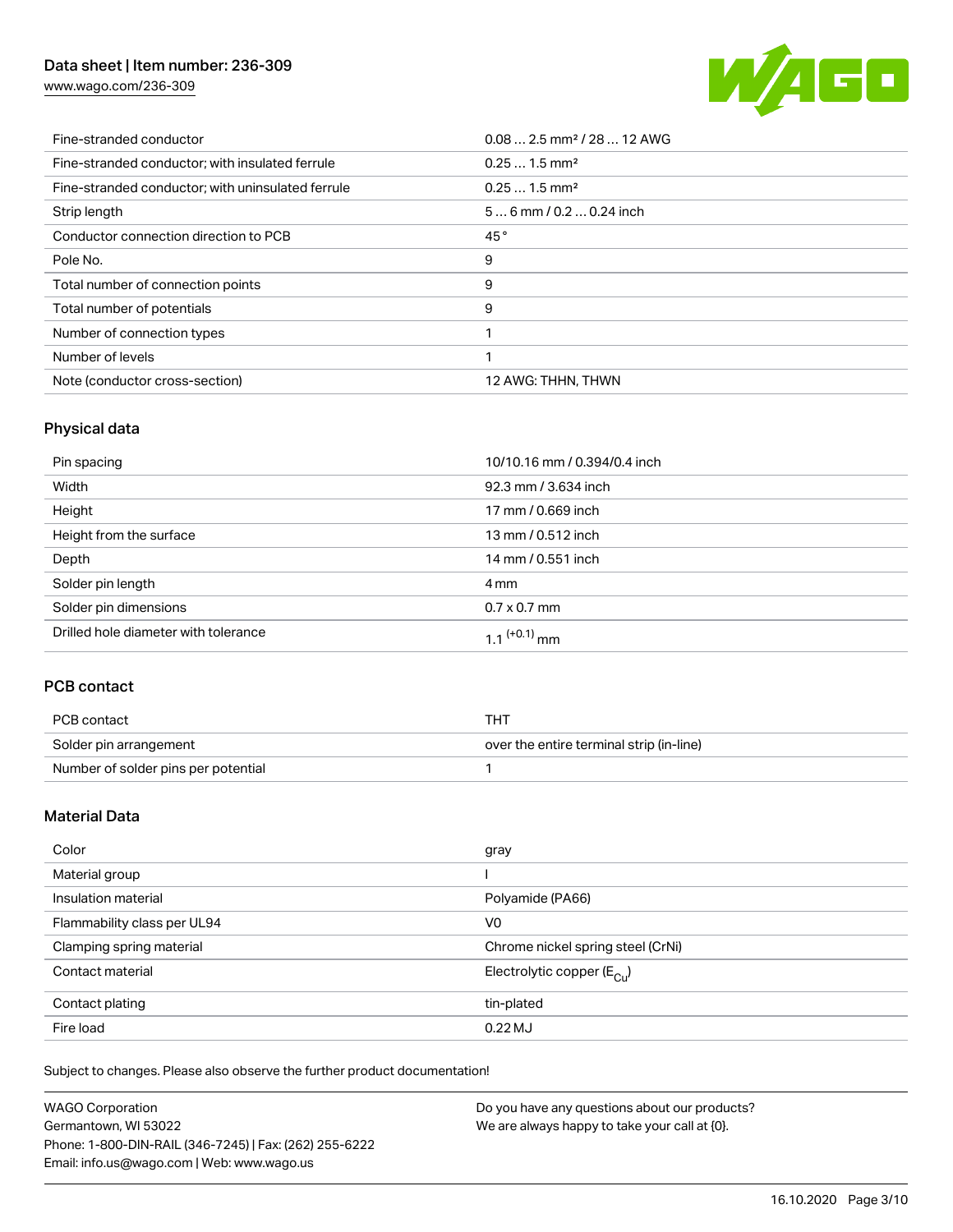[www.wago.com/236-309](http://www.wago.com/236-309)



| Weight                            | 11.4 $g$     |  |
|-----------------------------------|--------------|--|
| <b>Environmental Requirements</b> |              |  |
| Limit temperature range           | -60  +105 °C |  |
| Commoroial data                   |              |  |

#### Commercial data

| Product Group         | 4 (Printed Circuit) |
|-----------------------|---------------------|
| Packaging type        | <b>BOX</b>          |
| Country of origin     | CН                  |
| <b>GTIN</b>           | 4044918768481       |
| Customs tariff number | 85369010000         |

## Approvals / Certificates

#### Country specific Approvals

|      |                                        |                           | Certificate |
|------|----------------------------------------|---------------------------|-------------|
| Logo | Approval                               | Additional Approval Text  | name        |
| Ж    | <b>CSA</b><br>DEKRA Certification B.V. | C <sub>22.2</sub> No. 158 | 1673957     |

#### Ship Approvals

|                           |                     |                                 | Certificate |
|---------------------------|---------------------|---------------------------------|-------------|
| Logo                      | Approval            | <b>Additional Approval Text</b> | name        |
|                           | BV                  | IEC 60998                       | 11915/D0    |
| 0                         | Bureau Veritas S.A. |                                 | BV          |
| <b>BUREAU</b><br>VERITASS |                     |                                 |             |

# **Counterpart**

## Compatible products

# tools

| Item no.: 210-657                                                                           |                      |
|---------------------------------------------------------------------------------------------|----------------------|
| Operating tool; Blade: 3.5 x 0.5 mm; with a partially insulated shaft; short; multicoloured | www.wago.com/210-657 |

Subject to changes. Please also observe the further product documentation!

WAGO Corporation Germantown, WI 53022 Phone: 1-800-DIN-RAIL (346-7245) | Fax: (262) 255-6222 Email: info.us@wago.com | Web: www.wago.us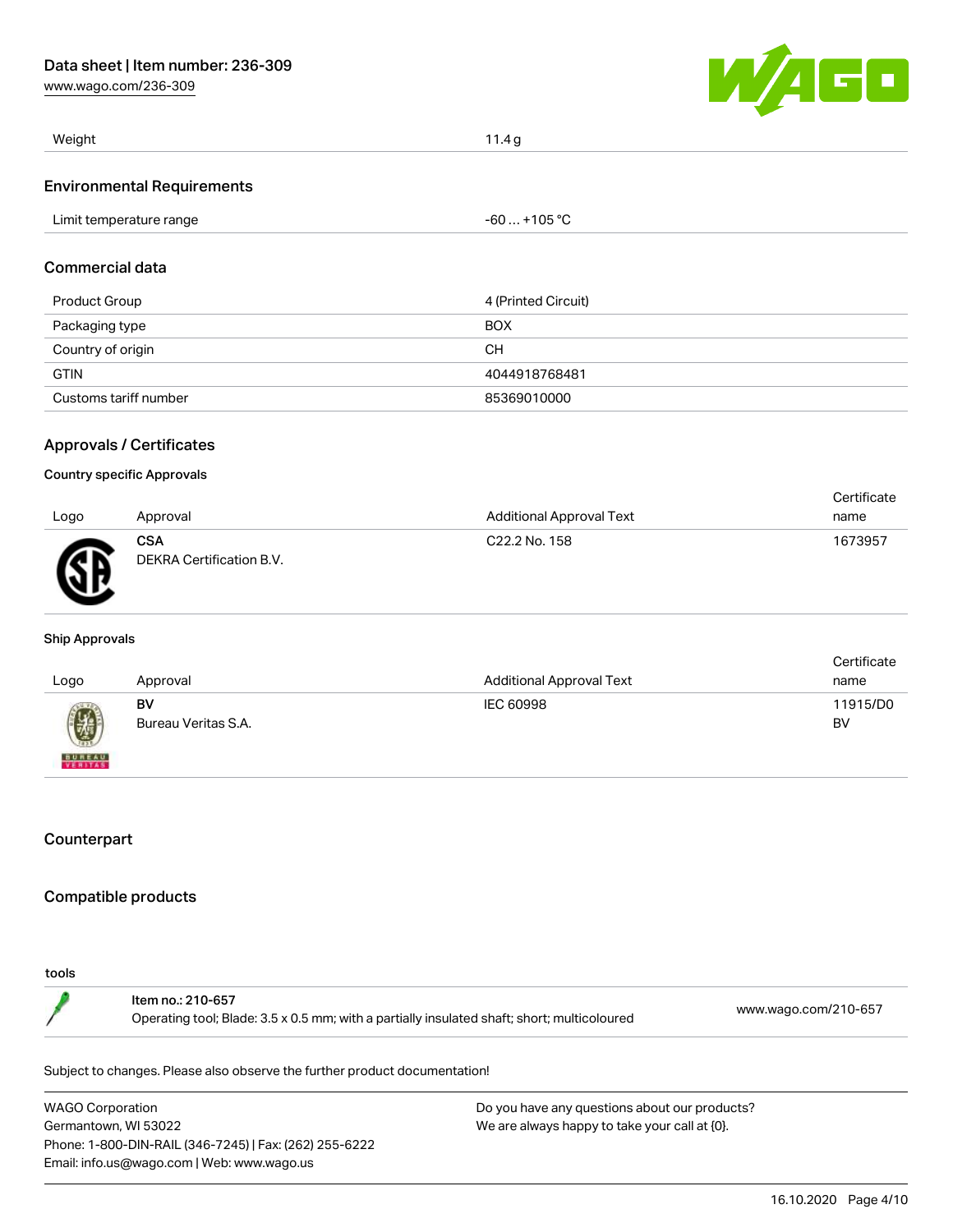

|         | Item no.: 210-658<br>Operating tool; Blade: 3.5 x 0.5 mm; with a partially insulated shaft; angled; short; multicoloured                                                           | www.wago.com/210-658 |
|---------|------------------------------------------------------------------------------------------------------------------------------------------------------------------------------------|----------------------|
|         | Item no.: 210-720<br>Operating tool; Blade: 3.5 x 0.5 mm; with a partially insulated shaft; multicoloured                                                                          | www.wago.com/210-720 |
|         | Item no.: 236-332<br>Operating tool; natural                                                                                                                                       | www.wago.com/236-332 |
|         | Item no.: 236-335<br>Operating tool; gray                                                                                                                                          | www.wago.com/236-335 |
| ferrule |                                                                                                                                                                                    |                      |
|         | Item no.: 216-101<br>Ferrule; Sleeve for 0.5 mm <sup>2</sup> / AWG 22; uninsulated; electro-tin plated; silver-colored                                                             | www.wago.com/216-101 |
|         | Item no.: 216-102<br>Ferrule; Sleeve for 0.75 mm <sup>2</sup> / AWG 20; uninsulated; electro-tin plated; silver-colored                                                            | www.wago.com/216-102 |
|         | Item no.: 216-103<br>Ferrule; Sleeve for 1 mm <sup>2</sup> / AWG 18; uninsulated; electro-tin plated                                                                               | www.wago.com/216-103 |
|         | Item no.: 216-104<br>Ferrule; Sleeve for 1.5 mm <sup>2</sup> / AWG 16; uninsulated; electro-tin plated; silver-colored                                                             | www.wago.com/216-104 |
|         | Item no.: 216-121<br>Ferrule; Sleeve for 0.5 mm <sup>2</sup> / AWG 22; uninsulated; electro-tin plated; silver-colored                                                             | www.wago.com/216-121 |
|         | Item no.: 216-122<br>Ferrule; Sleeve for 0.75 mm <sup>2</sup> / AWG 20; uninsulated; electro-tin plated; silver-colored                                                            | www.wago.com/216-122 |
|         | Item no.: 216-123<br>Ferrule; Sleeve for 1 mm <sup>2</sup> / AWG 18; uninsulated; electro-tin plated; silver-colored                                                               | www.wago.com/216-123 |
|         | Item no.: 216-124<br>Ferrule; Sleeve for 1.5 mm <sup>2</sup> / AWG 16; uninsulated; electro-tin plated                                                                             | www.wago.com/216-124 |
|         | Item no.: 216-131<br>Ferrule; Sleeve for 0.25 mm <sup>2</sup> / AWG 24; uninsulated; electro-tin plated; silver-colored                                                            | www.wago.com/216-131 |
|         | Item no.: 216-132<br>Ferrule; Sleeve for 0.34 mm <sup>2</sup> / AWG 24; uninsulated; electro-tin plated                                                                            | www.wago.com/216-132 |
|         | Item no.: 216-141<br>Ferrule; Sleeve for 0.5 mm <sup>2</sup> / 20 AWG; uninsulated; electro-tin plated; electrolytic copper; gastight<br>crimped; acc. to DIN 46228, Part 1/08.92  | www.wago.com/216-141 |
|         | Item no.: 216-142<br>Ferrule; Sleeve for 0.75 mm <sup>2</sup> / 18 AWG; uninsulated; electro-tin plated; electrolytic copper; gastight<br>crimped; acc. to DIN 46228, Part 1/08.92 | www.wago.com/216-142 |
|         | Item no.: 216-143<br>Ferrule; Sleeve for 1 mm <sup>2</sup> / AWG 18; uninsulated; electro-tin plated; electrolytic copper; gastight<br>crimped; acc. to DIN 46228, Part 1/08.92    | www.wago.com/216-143 |
|         | .010.11                                                                                                                                                                            |                      |

Item no.: 216-144

Subject to changes. Please also observe the further product documentation!

WAGO Corporation Germantown, WI 53022 Phone: 1-800-DIN-RAIL (346-7245) | Fax: (262) 255-6222 Email: info.us@wago.com | Web: www.wago.us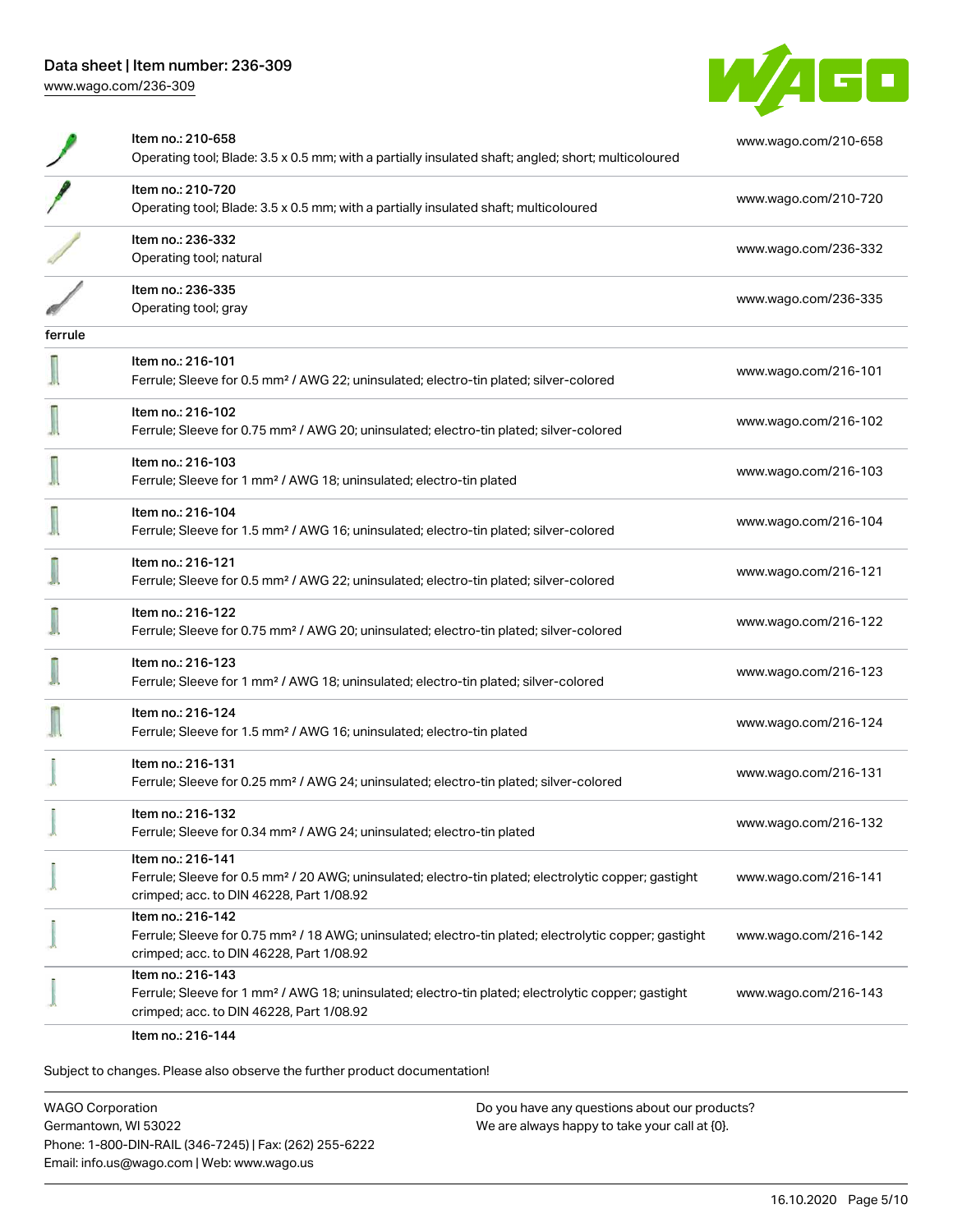

|   | Ferrule; Sleeve for 1.5 mm <sup>2</sup> / AWG 16; uninsulated; electro-tin plated; electrolytic copper; gastight<br>crimped; acc. to DIN 46228, Part 1/08.92; silver-colored                            | www.wago.com/216-144 |
|---|---------------------------------------------------------------------------------------------------------------------------------------------------------------------------------------------------------|----------------------|
|   | Item no.: 216-151<br>Ferrule; Sleeve for 0.25 mm <sup>2</sup> / AWG 24; uninsulated; electro-tin plated                                                                                                 | www.wago.com/216-151 |
|   | Item no.: 216-152<br>Ferrule; Sleeve for 0.34 mm <sup>2</sup> / AWG 24; uninsulated; electro-tin plated                                                                                                 | www.wago.com/216-152 |
|   | Item no.: 216-201<br>Ferrule; Sleeve for 0.5 mm <sup>2</sup> / 20 AWG; insulated; electro-tin plated; white                                                                                             | www.wago.com/216-201 |
|   | Item no.: 216-202<br>Ferrule; Sleeve for 0.75 mm <sup>2</sup> / 18 AWG; insulated; electro-tin plated; gray                                                                                             | www.wago.com/216-202 |
| ı | Item no.: 216-203<br>Ferrule; Sleeve for 1 mm <sup>2</sup> / AWG 18; insulated; electro-tin plated; red                                                                                                 | www.wago.com/216-203 |
| I | Item no.: 216-204<br>Ferrule; Sleeve for 1.5 mm <sup>2</sup> / AWG 16; insulated; electro-tin plated; black                                                                                             | www.wago.com/216-204 |
|   | Item no.: 216-221<br>Ferrule; Sleeve for 0.5 mm <sup>2</sup> / 20 AWG; insulated; electro-tin plated; white                                                                                             | www.wago.com/216-221 |
|   | Item no.: 216-222<br>Ferrule; Sleeve for 0.75 mm <sup>2</sup> / 18 AWG; insulated; electro-tin plated; gray                                                                                             | www.wago.com/216-222 |
| O | Item no.: 216-223<br>Ferrule; Sleeve for 1 mm <sup>2</sup> / AWG 18; insulated; electro-tin plated; red                                                                                                 | www.wago.com/216-223 |
| 1 | Item no.: 216-224<br>Ferrule; Sleeve for 1.5 mm <sup>2</sup> / AWG 16; insulated; electro-tin plated; black                                                                                             | www.wago.com/216-224 |
|   | Item no.: 216-241<br>Ferrule; Sleeve for 0.5 mm <sup>2</sup> / 20 AWG; insulated; electro-tin plated; electrolytic copper; gastight<br>crimped; acc. to DIN 46228, Part 4/09.90; white                  | www.wago.com/216-241 |
|   | Item no.: 216-242<br>Ferrule; Sleeve for 0.75 mm <sup>2</sup> / 18 AWG; insulated; electro-tin plated; electrolytic copper; gastight<br>crimped; acc. to DIN 46228, Part 4/09.90; gray                  | www.wago.com/216-242 |
| ш | Item no.: 216-243<br>Ferrule; Sleeve for 1 mm <sup>2</sup> / AWG 18; insulated; electro-tin plated; electrolytic copper; gastight crimped; www.wago.com/216-243<br>acc. to DIN 46228, Part 4/09.90; red |                      |
| I | Item no.: 216-244<br>Ferrule; Sleeve for 1.5 mm <sup>2</sup> / AWG 16; insulated; electro-tin plated; electrolytic copper; gastight<br>crimped; acc. to DIN 46228, Part 4/09.90; black                  | www.wago.com/216-244 |
|   | Item no.: 216-262<br>Ferrule; Sleeve for 0.75 mm <sup>2</sup> / 18 AWG; insulated; electro-tin plated; electrolytic copper; gastight<br>crimped; acc. to DIN 46228, Part 4/09.90; gray                  | www.wago.com/216-262 |
|   | Item no.: 216-263<br>Ferrule; Sleeve for 1 mm <sup>2</sup> / AWG 18; insulated; electro-tin plated; electrolytic copper; gastight crimped; www.wago.com/216-263<br>acc. to DIN 46228, Part 4/09.90; red |                      |
|   | Item no.: 216-264                                                                                                                                                                                       |                      |

Subject to changes. Please also observe the further product documentation!

WAGO Corporation Germantown, WI 53022 Phone: 1-800-DIN-RAIL (346-7245) | Fax: (262) 255-6222 Email: info.us@wago.com | Web: www.wago.us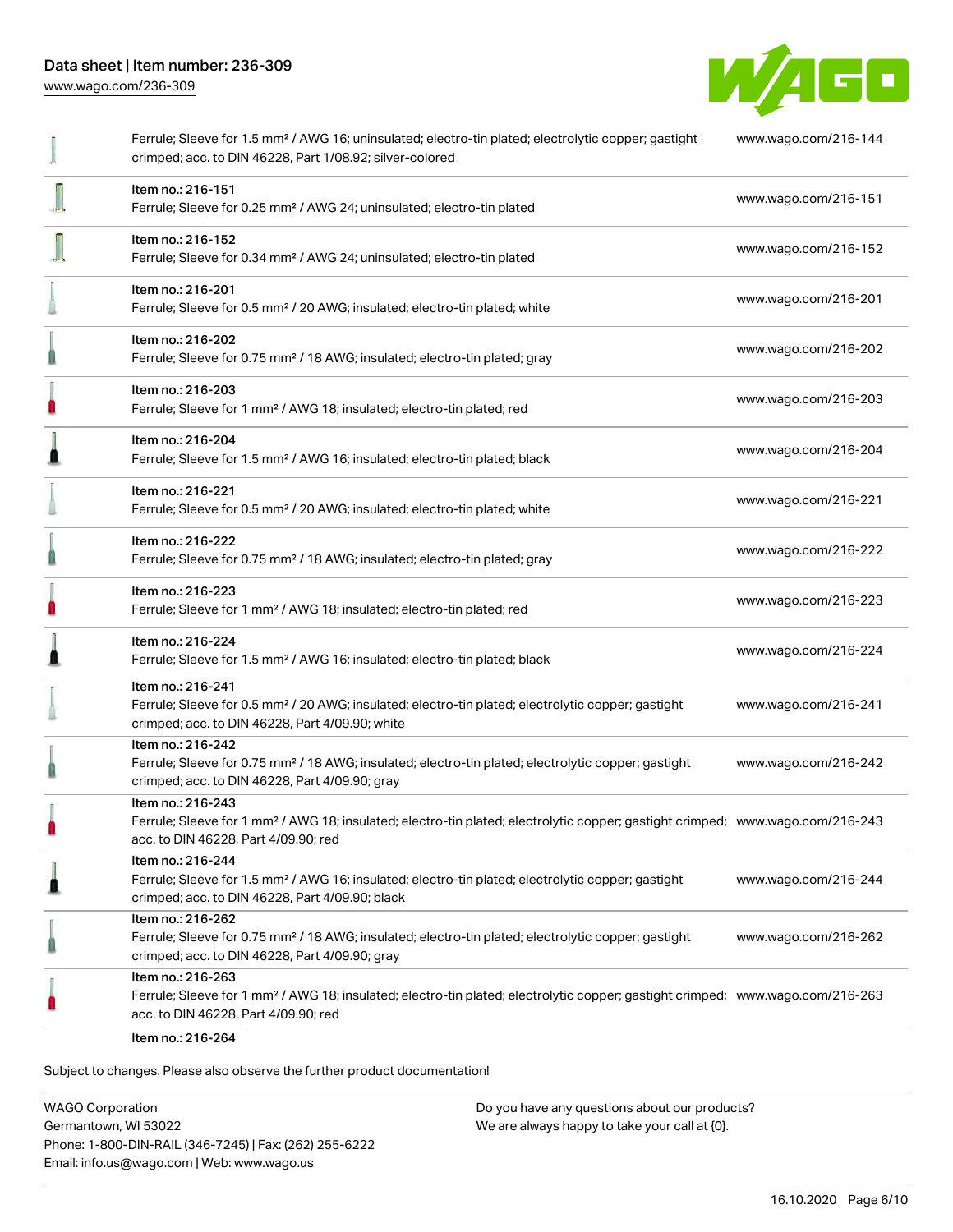

|                                   | Ferrule; Sleeve for 1.5 mm <sup>2</sup> / AWG 16; insulated; electro-tin plated; electrolytic copper; gastight<br>crimped; acc. to DIN 46228, Part 4/09.90; black                      | www.wago.com/216-264              |
|-----------------------------------|----------------------------------------------------------------------------------------------------------------------------------------------------------------------------------------|-----------------------------------|
|                                   | Item no.: 216-284<br>Ferrule; Sleeve for 1.5 mm <sup>2</sup> / AWG 16; insulated; electro-tin plated; electrolytic copper; gastight<br>crimped; acc. to DIN 46228, Part 4/09.90; black | www.wago.com/216-284              |
|                                   | Item no.: 216-301<br>Ferrule; Sleeve for 0.25 mm <sup>2</sup> / AWG 24; insulated; electro-tin plated; yellow                                                                          | www.wago.com/216-301              |
|                                   | Item no.: 216-302<br>Ferrule; Sleeve for 0.34 mm <sup>2</sup> / 22 AWG; insulated; electro-tin plated; green                                                                           | www.wago.com/216-302              |
|                                   | Item no.: 216-321<br>Ferrule; Sleeve for 0.25 mm <sup>2</sup> / AWG 24; insulated; electro-tin plated; yellow                                                                          | www.wago.com/216-321              |
|                                   | Item no.: 216-322<br>Ferrule; Sleeve for 0.34 mm <sup>2</sup> / 22 AWG; insulated; electro-tin plated; green                                                                           | www.wago.com/216-322              |
| Marking accessories               |                                                                                                                                                                                        |                                   |
|                                   | Item no.: 210-332/1000-202<br>Marking strips; as a DIN A4 sheet; MARKED; 1-16 (80x); Height of marker strip: 3 mm; Strip length 182<br>mm; Horizontal marking; Self-adhesive; white    | www.wago.com/210-332<br>/1000-202 |
|                                   | Item no.: 210-332/1000-204<br>Marking strips; as a DIN A4 sheet; MARKED; 17-31 (80x); Height of marker strip: 3 mm; Strip length 182<br>mm; Horizontal marking; Self-adhesive; white   | www.wago.com/210-332<br>/1000-204 |
|                                   | Item no.: 210-332/1000-206<br>Marking strips; as a DIN A4 sheet; MARKED; 33-48 (80x); Height of marker strip: 3 mm; Strip length 182<br>mm; Horizontal marking; Self-adhesive; white   | www.wago.com/210-332<br>/1000-206 |
|                                   | Item no.: 210-332/1016-202<br>Marking strips; as a DIN A4 sheet; MARKED; 1-16 (80x); Height of marker strip: 3 mm; Strip length 182<br>mm; Horizontal marking; Self-adhesive; white    | www.wago.com/210-332<br>/1016-202 |
|                                   | Item no.: 210-332/1016-204<br>Marking strips; as a DIN A4 sheet; MARKED; 17-31 (80x); Height of marker strip: 3 mm; Strip length 182<br>mm; Horizontal marking; Self-adhesive; white   | www.wago.com/210-332<br>/1016-204 |
|                                   | Item no.: 210-332/1016-206<br>Marking strips; as a DIN A4 sheet; MARKED; 33-48 (80x); Height of marker strip: 3 mm; Strip length 182<br>mm; Horizontal marking; Self-adhesive; white   | www.wago.com/210-332<br>/1016-206 |
| <b>Downloads</b><br>Documentation |                                                                                                                                                                                        |                                   |

| <b>Additional Information</b> |             |        |          |
|-------------------------------|-------------|--------|----------|
| Technical explanations        | Apr 3, 2019 | pdf    | Download |
|                               |             | 3.6 MB |          |

Subject to changes. Please also observe the further product documentation!

| WAGO Corporation                                       | Do you have any questions about our products? |
|--------------------------------------------------------|-----------------------------------------------|
| Germantown, WI 53022                                   | We are always happy to take your call at {0}. |
| Phone: 1-800-DIN-RAIL (346-7245)   Fax: (262) 255-6222 |                                               |
| Email: info.us@wago.com   Web: www.wago.us             |                                               |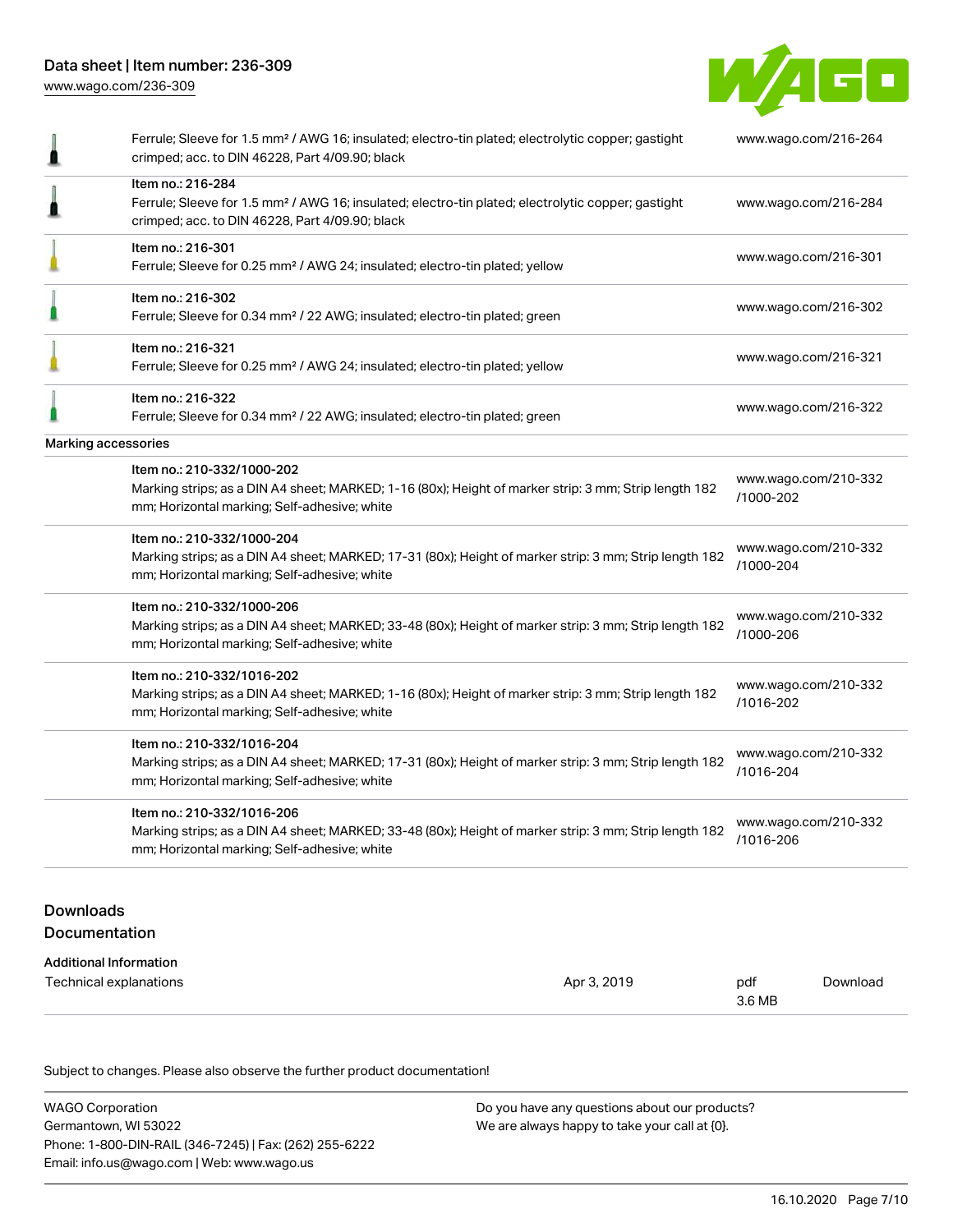Phone: 1-800-DIN-RAIL (346-7245) | Fax: (262) 255-6222

Email: info.us@wago.com | Web: www.wago.us

## CAD files

## CAD data

| 2D/3D Models 236-309                                                                                                                                                   |                                                                                                | <b>URL</b> | Download |
|------------------------------------------------------------------------------------------------------------------------------------------------------------------------|------------------------------------------------------------------------------------------------|------------|----------|
| PCB Design                                                                                                                                                             |                                                                                                |            |          |
| Symbol and Footprint 236-309                                                                                                                                           |                                                                                                | <b>URL</b> | Download |
| CAx data for your PCB design, consisting of "schematic symbols and PCB footprints",<br>allow easy integration of the WAGO component into your development environment. |                                                                                                |            |          |
| Supported formats:                                                                                                                                                     |                                                                                                |            |          |
| ш<br>Accel EDA 14 & 15                                                                                                                                                 |                                                                                                |            |          |
| Altium 6 to current version                                                                                                                                            |                                                                                                |            |          |
| ш<br>Cadence Allegro                                                                                                                                                   |                                                                                                |            |          |
| ш<br>DesignSpark                                                                                                                                                       |                                                                                                |            |          |
| Eagle Libraries                                                                                                                                                        |                                                                                                |            |          |
| KiCad                                                                                                                                                                  |                                                                                                |            |          |
| Mentor Graphics BoardStation<br>ш                                                                                                                                      |                                                                                                |            |          |
| Mentor Graphics Design Architect                                                                                                                                       |                                                                                                |            |          |
| ш<br>Mentor Graphics Design Expedition 99 and 2000                                                                                                                     |                                                                                                |            |          |
| OrCAD 9.X PCB and Capture<br>ш                                                                                                                                         |                                                                                                |            |          |
| ш<br>PADS PowerPCB 3, 3.5, 4.X, and 5.X                                                                                                                                |                                                                                                |            |          |
| ш<br>PADS PowerPCB and PowerLogic 3.0                                                                                                                                  |                                                                                                |            |          |
| ш<br>PCAD 2000, 2001, 2002, 2004, and 2006                                                                                                                             |                                                                                                |            |          |
| ш<br>Pulsonix 8.5 or newer                                                                                                                                             |                                                                                                |            |          |
| ш<br><b>STL</b>                                                                                                                                                        |                                                                                                |            |          |
| 3D STEP                                                                                                                                                                |                                                                                                |            |          |
| <b>TARGET 3001!</b><br>ш                                                                                                                                               |                                                                                                |            |          |
| View Logic ViewDraw<br>ш                                                                                                                                               |                                                                                                |            |          |
| Quadcept                                                                                                                                                               |                                                                                                |            |          |
| Zuken CadStar 3 and 4<br>ш                                                                                                                                             |                                                                                                |            |          |
| Zuken CR-5000 and CR-8000<br>ш                                                                                                                                         |                                                                                                |            |          |
| PCB Component Libraries (EDA), PCB CAD Library Ultra Librarian                                                                                                         |                                                                                                |            |          |
| <b>CAE</b> data                                                                                                                                                        |                                                                                                |            |          |
| ZUKEN Portal 236-309                                                                                                                                                   |                                                                                                | <b>URL</b> | Download |
| Subject to changes. Please also observe the further product documentation!                                                                                             |                                                                                                |            |          |
| <b>WAGO Corporation</b><br>Germantown, WI 53022                                                                                                                        | Do you have any questions about our products?<br>We are always happy to take your call at {0}. |            |          |



16.10.2020 Page 8/10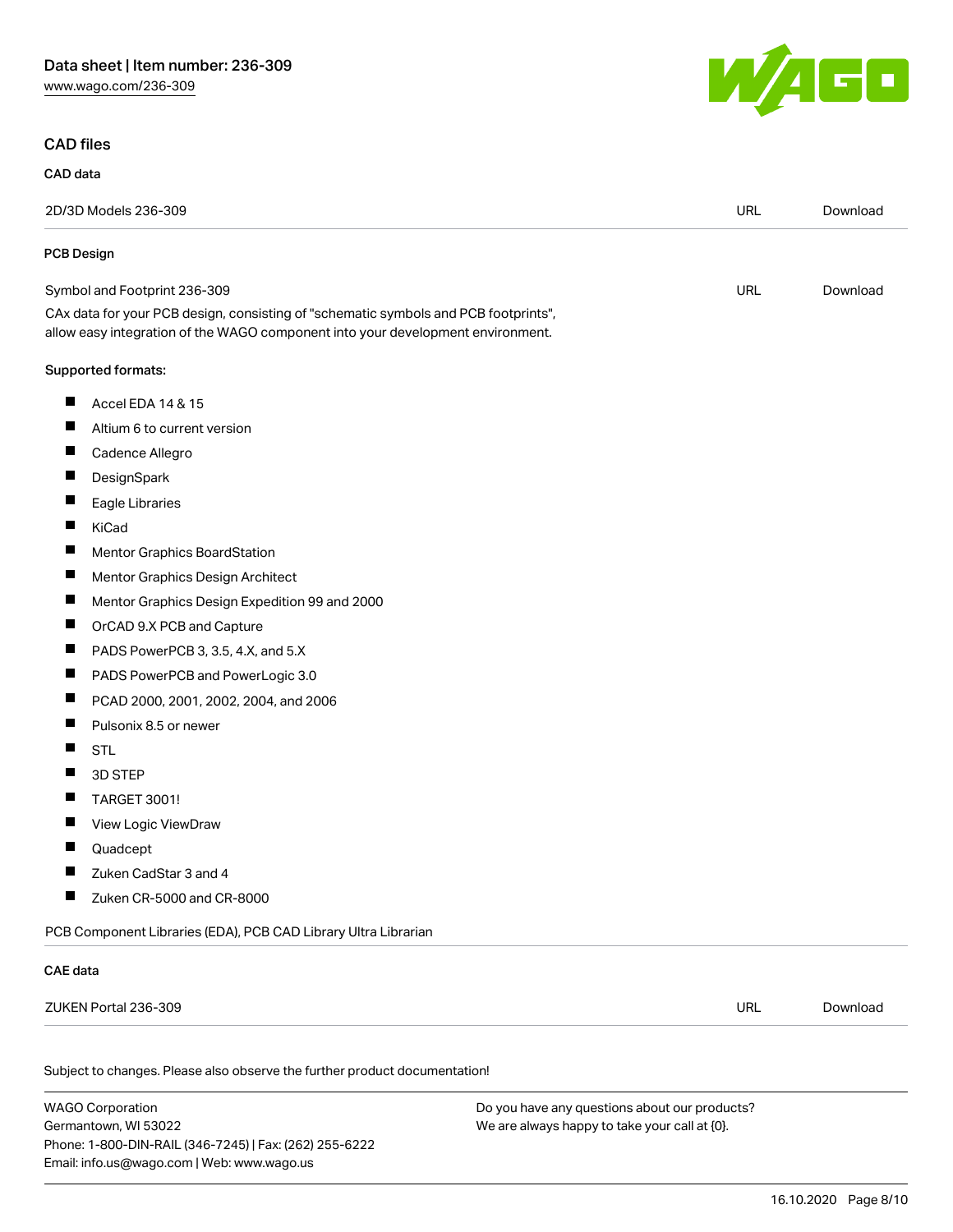

#### Installation Notes

#### Conductor termination

screwdriver.







screwdriver.



Inserting a conductor via 3.5 mm Inserting a conductor via operating tool.

Screwdriver actuation parallel to conductor entry.



Compared to standard screwdrivers, these operating tools are far more convenient for wiring PCB terminal strips at factory.

Installation

Screwdriver actuation perpendicular to conductor entry.

Subject to changes. Please also observe the further product documentation!

WAGO Corporation Germantown, WI 53022 Phone: 1-800-DIN-RAIL (346-7245) | Fax: (262) 255-6222 Email: info.us@wago.com | Web: www.wago.us